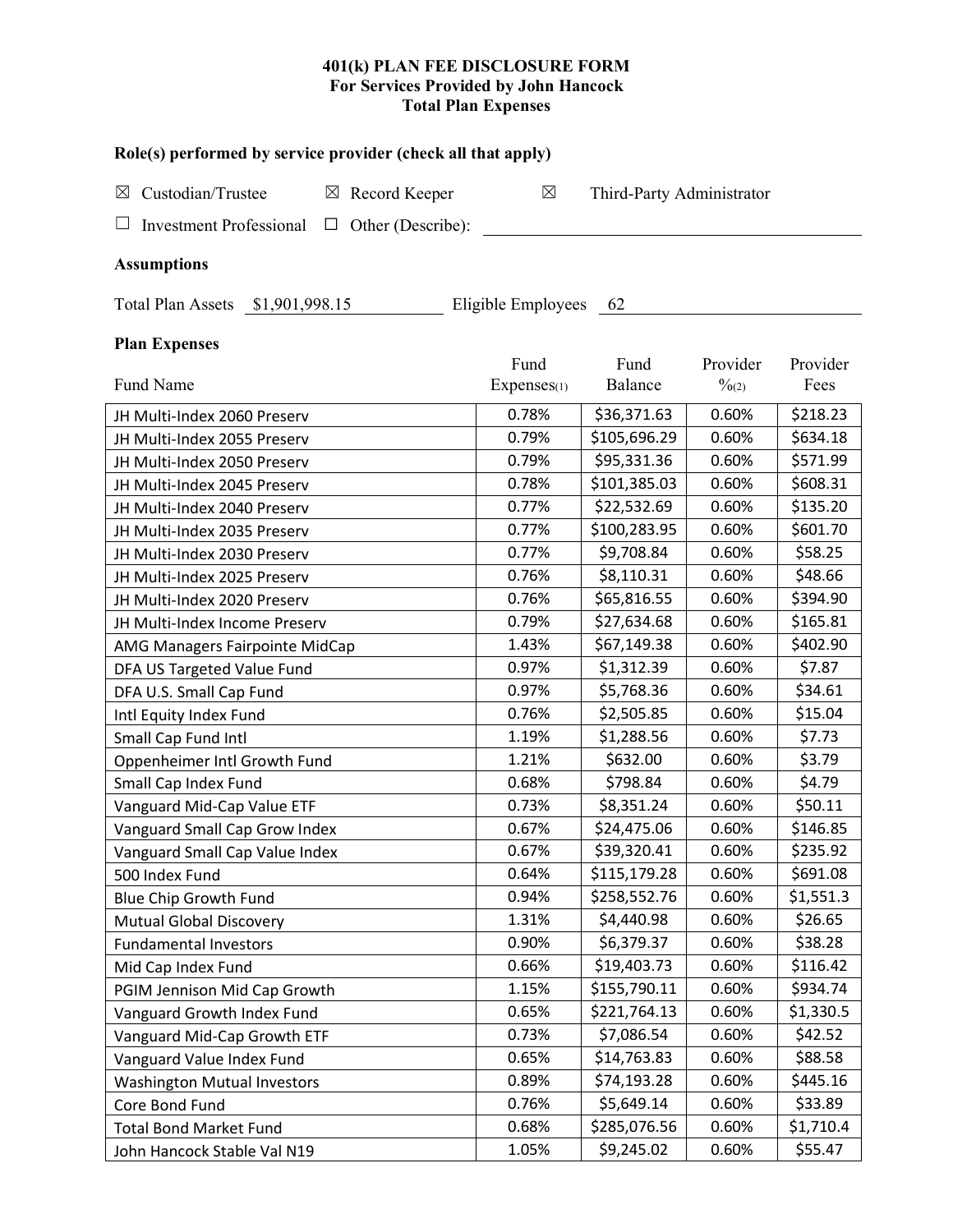| Provider fees paid from Fund Expenses                                   | \$11,411.99 |
|-------------------------------------------------------------------------|-------------|
| Provider fees deducted from participant accounts or paid by employer    | \$12,000.00 |
| Investment expenses (i.e., Fund Expenses not used to pay provider fees) | \$4,146.80  |
| Total ("all-in") plan expenses                                          | \$27,558.79 |

(1)Fund Expenses include the fund's expense ratio plus any "wrap" fee charged by the provider. The expense ratio is determined through an annual calculation, where a fund's operating expenses are divided by the average dollar value of its assets under management. Fund Expenses lower investor returns.

(2)Provider % includes revenue sharing paid to the provider by the investment fund or wrap fees added by the provider. These expenses lower investor returns.